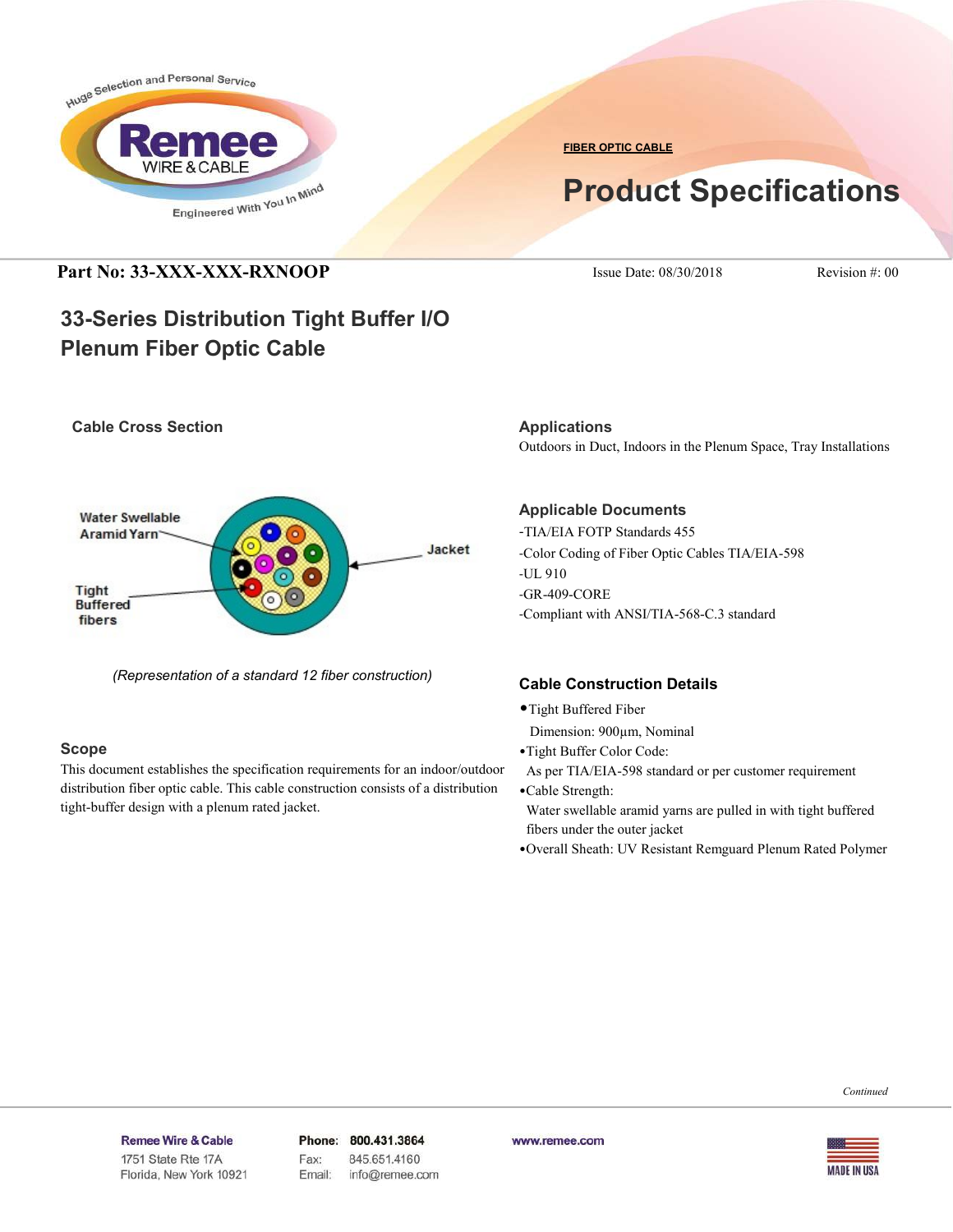

| Remee Products Part | Number         | Cable OD   | <b>Nominal Cable Dimensions &amp; Weights</b><br>Weight |  |  |
|---------------------|----------------|------------|---------------------------------------------------------|--|--|
| Number              | of Fibers      | in $(mm)$  | $lb/1000ft$ (kg/km)                                     |  |  |
|                     |                |            |                                                         |  |  |
| 33-002-XXX-RXNOOP   | $\overline{2}$ | 0.170(4.3) | 12(18)                                                  |  |  |
| 33-004-XXX-RXNOOP   | $\overline{4}$ | 0.185(4.4) | 14(21)                                                  |  |  |
| 33-006-XXX-RXNOOP   | 6              | 0.200(4.6) | 18(27)                                                  |  |  |
| 33-008-XXX-RXNOOP   | 8              | 0.215(5.0) | 20(31)                                                  |  |  |
| 33-012-XXX-RXNOOP   | 12             | 0.250(5.8) | 26(39)                                                  |  |  |
| 33-024-XXX-RXNOOP-T | 24             | 0.319(8.1) | 43 (64)                                                 |  |  |

| <b>Jacket Color</b> |              |  |  |  |
|---------------------|--------------|--|--|--|
| Designation         | Color        |  |  |  |
| B                   | <b>Black</b> |  |  |  |
| Y                   | Yellow       |  |  |  |
| Z                   | Orange       |  |  |  |
| A                   | Aqua         |  |  |  |
| M                   | Violet       |  |  |  |

| Fiber Type $(P/N)$                      | Maximum Attenuation dB/km |         |         | Overfill Launch Min<br>Bandwidth<br>(MHz-km) |        | EMBc<br>$(MHz-km)$ | Gigabit Ethernet Mini-<br>mum Link Distance<br>(Meters) |        | 10 Gigabit Ethernet<br>Minimum Link<br>Distance (Meters) |        |                          |
|-----------------------------------------|---------------------------|---------|---------|----------------------------------------------|--------|--------------------|---------------------------------------------------------|--------|----------------------------------------------------------|--------|--------------------------|
|                                         | 850 nm                    | 1300 nm | 1310 nm | 1550 nm                                      | 850 nm | 1300 nm            |                                                         | 850 nm | 1300 nm                                                  | 850 nm | $1300$ nm                |
| $62.5\mu m$ OM1 1GIG (22J)              | 3.2                       | 1.0     | N/A     | N/A                                          | 200    | 600                | N/A                                                     | 300    | 550                                                      | 32     | $\overline{\phantom{a}}$ |
| 50um OM2 10GIG (12D)                    | 3.0                       | 1.0     | N/A     | N/A                                          | 750    | 500                | N/A                                                     | 800    | 550                                                      | 150    | $\overline{\phantom{a}}$ |
| 50um OM3 10GIG (12N)                    | 3.0                       | 1.0     | N/A     | N/A                                          | 1500   | 500                | 2000                                                    | 1000   | 550                                                      | 300    | ٠                        |
| 50um OM4 10GIG (12V)                    | 3.0                       | 1.0     | N/A     | N/A                                          | 3500   | 500                | 4700                                                    | 1040   | 550                                                      | 550    | $\overline{\phantom{a}}$ |
| SM OS2 G.652.D (76K)                    | N/A                       | N/A     | 0.40    | 0.30                                         | N/A    | N/A                | N/A                                                     | N/A    | 5000                                                     | N/A    | 10000                    |
| SM OS2 G.652.D (74K)                    | N/A                       | N/A     | 0.35    | 0.25                                         | N/A    | N/A                | N/A                                                     | N/A    | 5000                                                     | N/A    | 10000                    |
| SM OS2 G.652.D/G.657.A1 BIF (76U)*      | N/A                       | N/A     | 0.40    | 0.30                                         | N/A    | N/A                | N/A                                                     | N/A    | 5000                                                     | N/A    | 10000                    |
| SM OS2 G.652.D/G.657.A2, B2 BIF (76F)** | N/A                       | N/A     | 0.40    | 0.30                                         | N/A    | N/A                | N/A                                                     | N/A    | 5000                                                     | N/A    | 10000                    |

 *\* G.657.A1 (76U) Mandrel Radius of 10mm, 1 turn at 1550nm with an induced attenuation of ≤0.50dB*

 *\*\* G.657.A2,B2 (76F) Mandrel Radius of 7.5mm, 1 turn at 1550nm with an induced attenuation of ≤0.40dB*

 *Please call the factory for all other fiber types*



### Remee Wire & Cable Issue No.: 05

Florida, New York 10921

Phone: 800.431.3864 Fax: 845.651.4160 Email: info@remee.com

www.remee.com

**MADE IN USA**